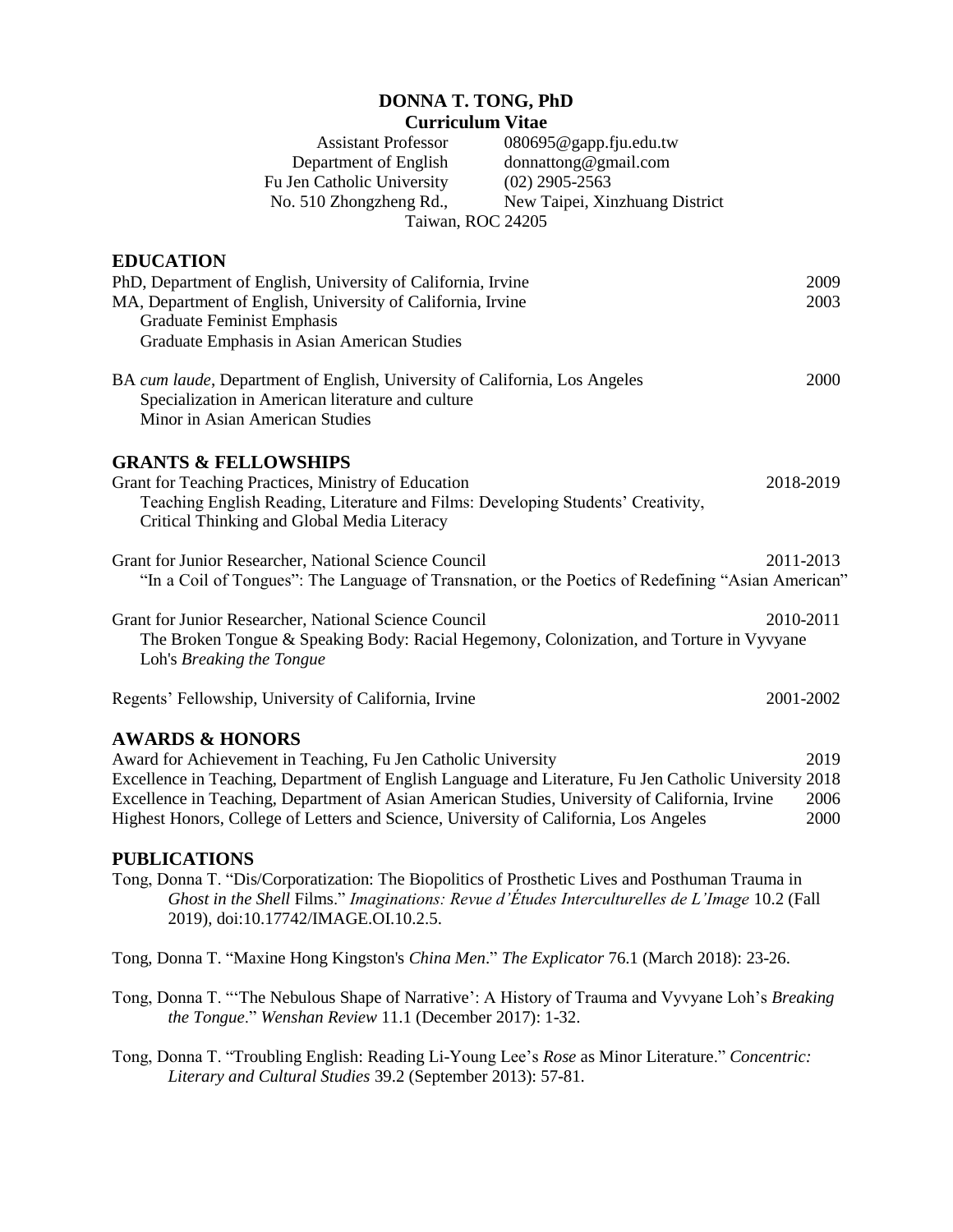Tong, Donna T. "Asian American literature in Taiwan: An Introspective on Critical Pedagogy." *The Asian American Literary Review*. aalrmag.org. 3 Sept. 2012. <http://aalrmag.org/outsideusforum/#tongd>.

### **CONFERENCE PRESENTATIONS**

- "Whitewashing and the Prostheticization of Race in *Ghost in the Shell*." Solidarity and Resistance Toward Asian American Commitment to Fierce Alliances. Annual Conference for Association of Asian American Studies. San Francisco, CA. 29 March 2018.
- "Dis/Corporatization: The Biopolitics of Prosthetic Lives and Posthuman Trauma in *Ghost in the Shell*  Films." 2017 International Conference on Asian American Studies in East Asia. Asian American Studies Center of National Chiao Tung University and Institute of European and American Studies, Academia Sinica. Taipei, Taiwan. 28 April 2017.
- "'Apart of History': Complexities of Language, Identity, and Asian Settler Colonialism in Lee Tonouchi's *Significant Moments in da Life of Oriental Faddah and Son*." At the Crossroads of Care and Giving. Annual Conference for Association of Asian American Studies. Portland, OR. 15 April 2017.
- "Only Ghosts: Trans-Pacific and Cross-Cultural Imag(es)inings in Mamoru Oishii's *Ghost in the Shell* Films." The Trans/national Imaginary: Global Cities & Racial Borderlands. Annual Conference for Association of Asian American Studies. Evanston/Chicago, IL. 24 April 2015.
- "Proof of Life: The Posthuman and the Postnational Cyborg in Mamoru Oshii's *Ghost in the Shell* (攻殻機動隊, *Kōkaku Kidōtai*) and *Ghost in the Shell 2: Innocence* (イノセンス, *Inosensu*)." Dialogue and Intertext: Theory and Practice. 2014 International Symposium on Cross Cultural Studies, Graduate Institute of Cross-Cultural Studies, Fu Jen Catholic University. Taipei, Taiwan. 4 May 2014.
- "Guerrilla Warfare: Pidgin English in Lee Tonouchi's *Da Word* in the Context of Asian Settler Colonialism." Building Bridges, Forging Movements. Annual Conference for Association of Asian American Studies. San Francisco, CA. 17 April 2014.
- "'Da Powah of Pidgin': Literary Guerrilla Warfare in Lee A. Tonouchi's *Da Word*." Current Asian American Studies in East Asia, Annual Conference for The Korean Association of Modern Fiction in English and The 21<sup>st</sup> Century Association of English Language and Literature. Chonnam National University, Gwangju, Korea. 13 Sept. 2013.
- "'In a Coil of Tongues': The Poetics of Redefining "Asian American" in Selected Anglophone Filipino/American Poems." Afterlives of Empire. Annual Conference for Association of Asian American Studies. Seattle, Washington. 18 April 2013.
- "Teaching Asian American Women Writers in Taiwan." Ethnic Literatures and Transnationalism.  $26<sup>th</sup>$ Annual Conference for Society for the Study of Multi-Ethnic Literatures of the United States (MELUS). San Jose, CA. 21 April 2012.
- "The Body in Pain: The Sook Ching Massacre, Trauma, & Nation in Vyvyane Loh's *Breaking the Tongue*." War Memories: The Third International Conference on Asian British and Asian American Literatures. Institute for American and European Studies, Academia Sinica. December 2011.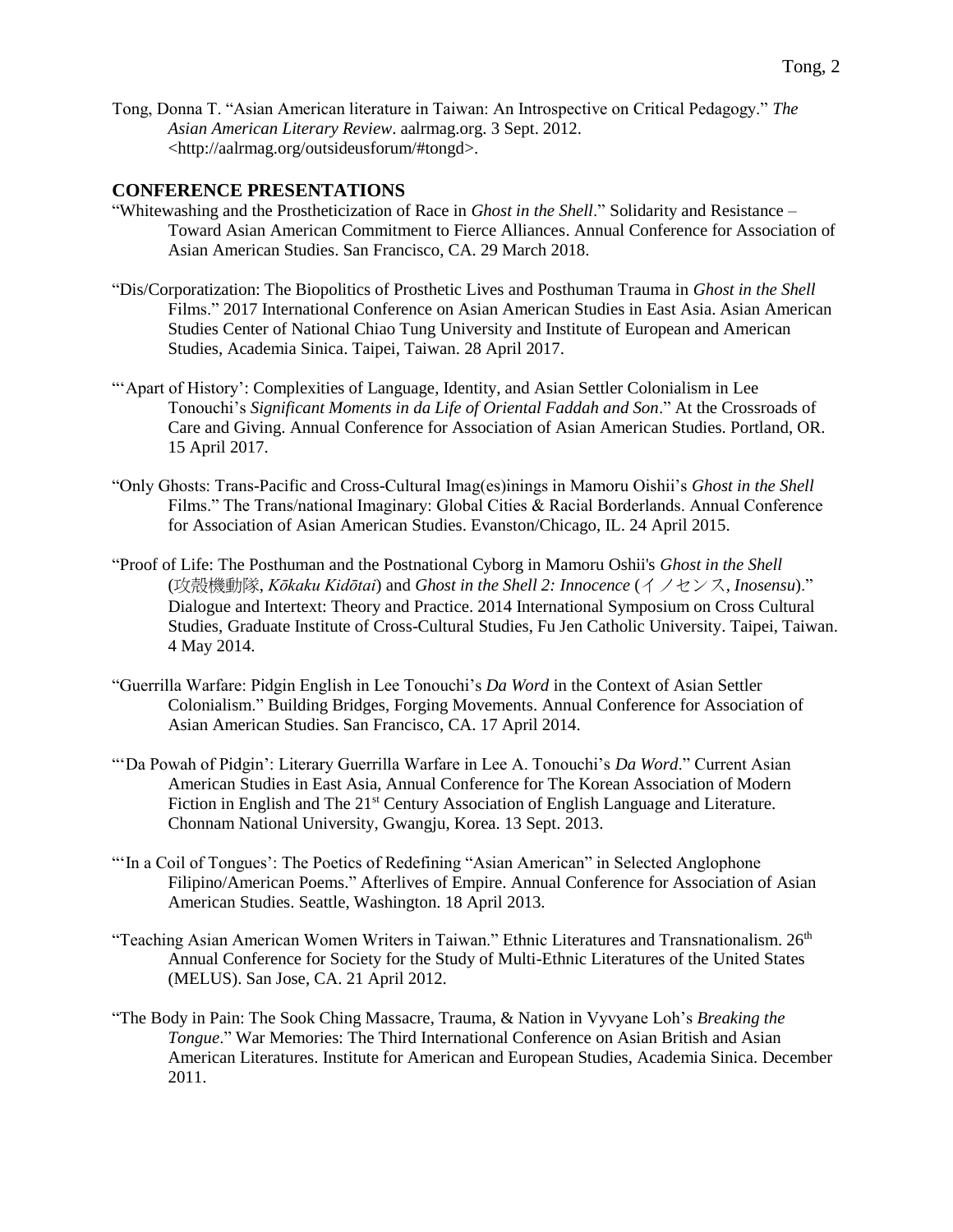- "'I Be Home': Story-Telling and Subjectivity in Lois-Ann Yamanaka's *Wild Meat and the Bully Burgers*." Emergent Cartographies: Asian American Studies in the Twenty-first Century. Annual Conference for Association for Asian American Studies. Austin, Texas. April 2010.
- "'A String of Serial Identity': English Monolingualism, Interminority Conflict, and Neo-Yellow Peril in Chang-rae Lee's *Native Speaker*." Challenging Inequalities: Nations, Races and Communities. Annual Conference for Association for Asian American Studies. Honolulu, Hawai'i. April 2009.
- "'A Foreign Anguish': Deterritorializing and Reterritorializing English in Li-Young Lee's 'Persimmons' and Marlene Nourbese Philip's 'Discourse on the Logic of Language.'" Text/ure: Form, Content, Materiality. University of Southern California, Los Angeles, California. March 2007.
- "Re-membering (Textual) Bodies in Marlene Nourbese Philip's 'A Discourse on the Logic of Language.'" BYOB: First Annual Call for Bodies. California State University, San Marcos. March 2004.
- "Death, Disappearance, Disembodiment: The Violence of Subjection in Sherman Alexie's *Indian Killer*." 56th Annual Conference for Rocky Mountain Modern Language Association. Scottsdale, Arizona. 10 October 2002.

### **TEACHING**

| <b>Courses Taught</b> |  |  |
|-----------------------|--|--|
|-----------------------|--|--|

| Fu Jen Catholic University, Taipei, Taiwan                     |                               |
|----------------------------------------------------------------|-------------------------------|
| <b>Advanced Literary Analysis and Theory</b>                   | $2012 - 2013$                 |
| <b>Advanced Oral Training</b>                                  | 2010                          |
| <b>Advanced Oral Training: Film Analysis</b>                   | 2017                          |
| American Literature II: 1865 to Present                        | 2013, 2015, 2019              |
| Asian American Women Writers                                   | 2010                          |
| Composition and Conversation II (sophomore writing & speaking) | $2010$ – Present              |
| Creative Writing – Fiction                                     | 2014                          |
| English Literature II: Donne through 1789                      | 2013, 2016, 2018              |
| From Page to Screen: Graphic Novels & Their Film Adaptations   | 2019                          |
| Introduction to Literature                                     | $2016 - 2017$                 |
| Journalism Writing & Student Magazine Production               | $2019 - 2020$                 |
| Mirror Stage: Literature and Identity                          | 2018                          |
| Public Speaking & Debate                                       | $2011 - 2016$                 |
| Senior Graduation Project                                      | 2011, 2013, 2014              |
| Senior Project Writing                                         | 2015                          |
| Service Learning                                               | 2015                          |
| <b>Student Magazine Production</b>                             | $2016 - 2017$ , $2018 - 2019$ |
| MA/BA Asian American Studies and Literature                    | 2014                          |
| MA/BA Asian American Graphic Novel                             | 2018                          |
| MA/BA Gender, Race, Sexuality                                  | 2016, 2020                    |
| MA/BA Feminist and Queer Theory and Film                       | 2017                          |
| MA/BA Minor Literature: Postcolonial and Ethnic Texts          | 2012                          |
| MA/BA The Posthuman: Androids, Cyborgs, and Dolls              | 2014                          |
| MA/BA The Posthuman: Supernatural and Technological            | 2017                          |
| <b>MA/BA Transnational Asian American Studies</b>              | 2011                          |